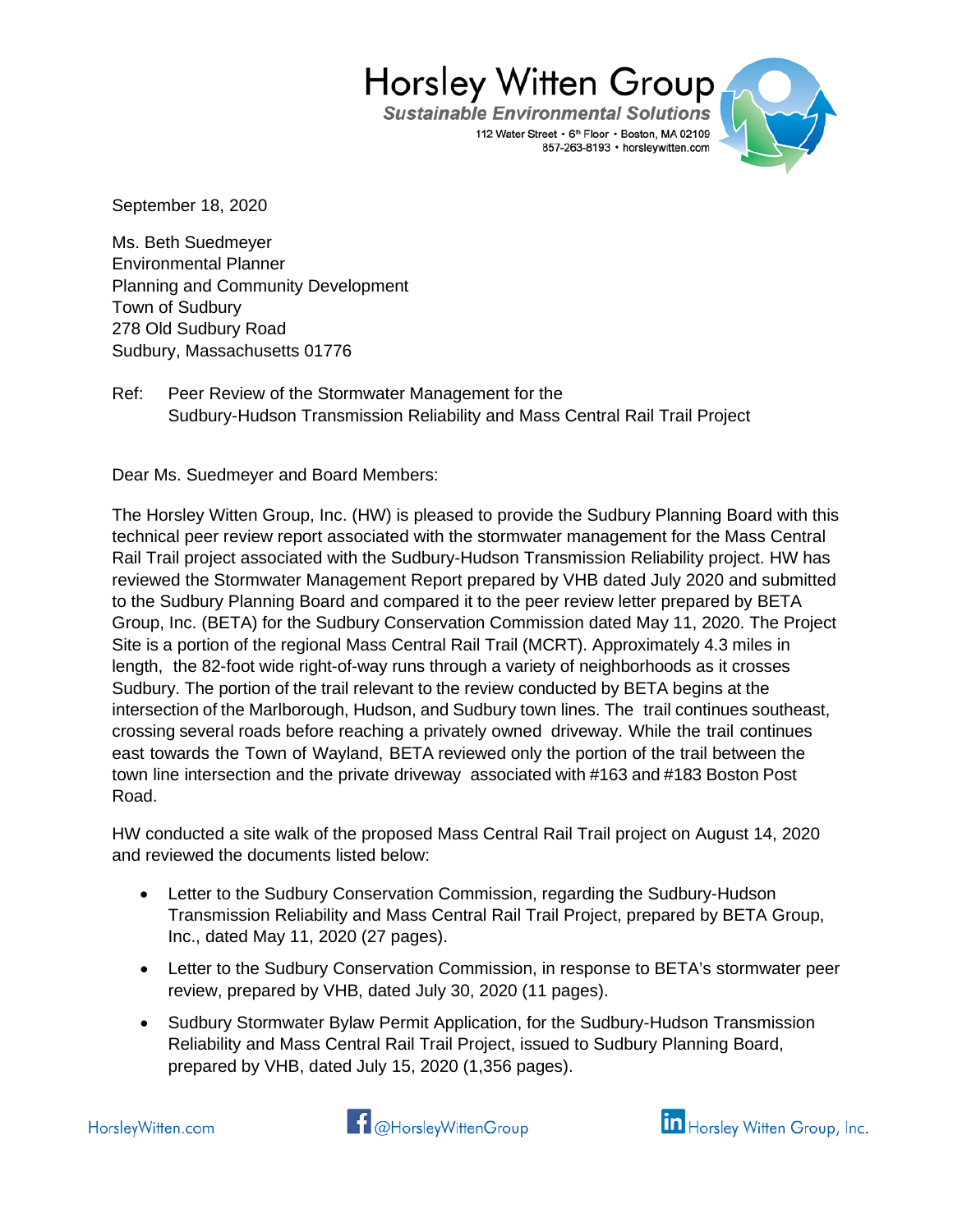- Site Plans Commonwealth of Massachusetts, Department of Conservation and Recreation, Division of Planning and Engineering, prepared by VHB, dated July 2020, (52 pages).
- Site Plans Eversource, Sudbury-Hudson Transmission Reliability Project, Sudbury Stormwater Permit Plans, prepared by VHB, dated July 2020, (181 pages).
- Letter to the Sudbury Conservation Commission, regarding the Sudbury-Hudson Transmission Reliability and Mass Central Rail Trail Project, prepared by BETA Group, Inc., dated August 31, 2020 (20 pages).

## **MEPA - Stormwater Compliance:**

It is HW's understanding that in accordance with the Certificate of the Secretary of Energy and Environmental Affairs (EEA) on the Final Environmental Impact Report (FEIR) for the Sudbury-Hudson Transmission Reliability Project, EEA #15703, dated September 14, 2018, the proponent was referred to, "MassDEP's comment letter which identifies additional information and calculations that should be provided with the future NOI applications." The Certificate further noting that, "Additional analysis of the stormwater management system will be required as part of the permitting process."

In accordance with the MassDEP letter to EEA, regarding EEA #15703, dated September 7, 2018, the FEIR did not demonstrate compliance with Stormwater Standard 2 or Stormwater Standard 3.

In accordance with the letter issued to EEA, by KP Law on behalf of the Town of Sudbury, regarding EEA #15703, dated September 7, 2018, "The Supplemental FEIR should demonstrate that it is feasible for the Project to fully comply with the Stormwater Standards as required by the Wetland Regulations, 310 CMR 10.00 and if feasible, qualify and quantify the total environmental impact from such compliance."

## **Stormwater Review:**

BETA reviewed the stormwater management design for compliance with the Sudbury Stormwater Management Bylaw Regulations and the MassDEP Stormwater Management Standards. HW did not review the entire Stormwater Management Report issued by VHB but rather only those areas that BETA had previously commented on. The comments below in *italic font* correlate to the BETA peer review letter (pages 22 through 26) dated May 11, 2020 regarding Stormwater Management.

BETA's review requires that the Applicant comply with the Stormwater Standards to the fullest extent. HW has provided the following comments in **bold font** considering the possibility that the Applicant must demonstrate compliance to the maximum extent practicable with suggestions on how it may do that.

## *SW1. Clarify justification for abandonment of existing culvert pipes such that local drainage patterns will not be impaired.*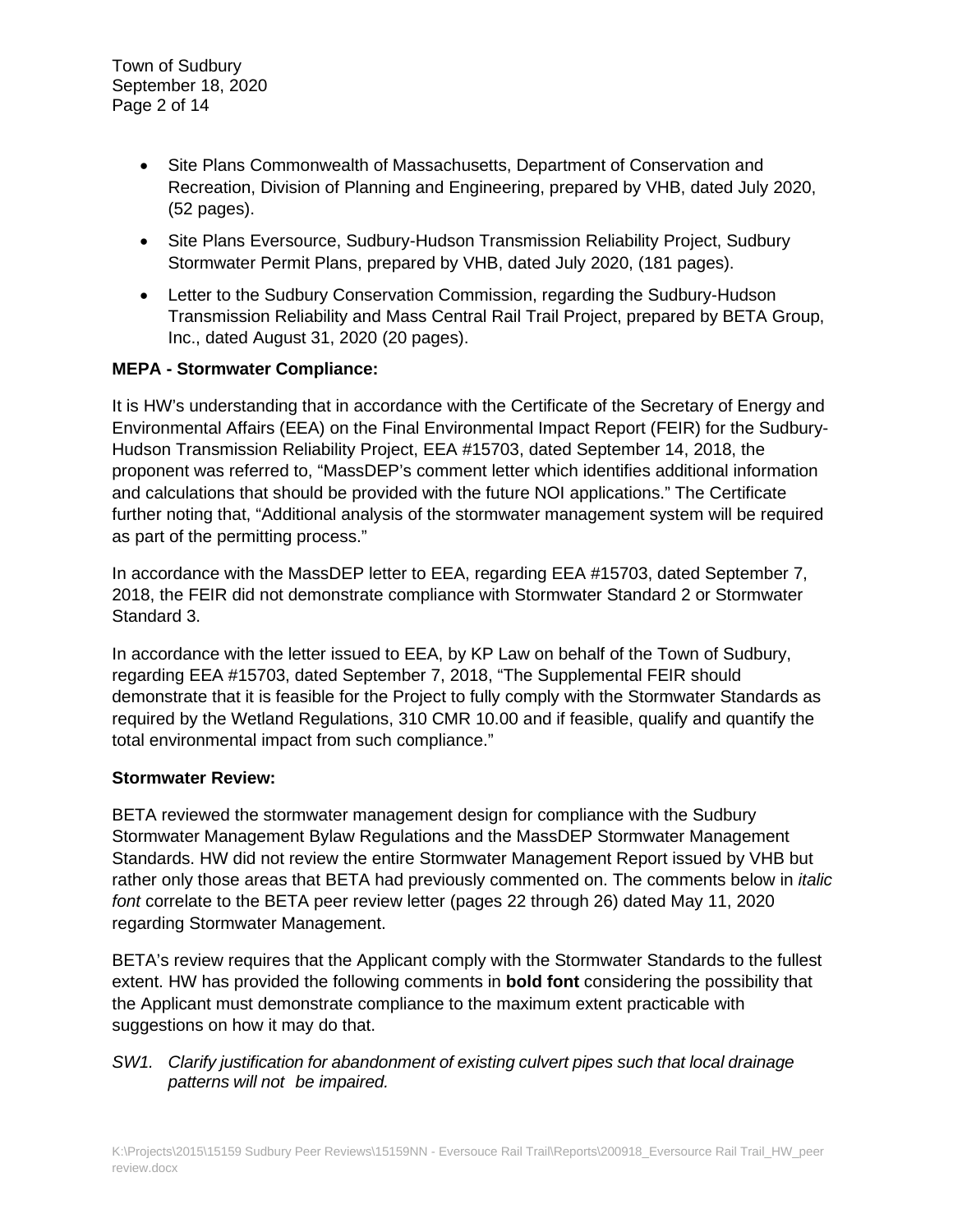**Sept. 18, 2020 (HW): In its response to BETA, VHB has identified two culverts that were previously noted to be abandoned. The pipes have been relabeled to be retained on the July 2020 plan set. BETA referenced a Culvert Structure Assessment Memorandum from 2017, HW was not able to locate this document however agrees that BETA's request appears reasonable to update the assessment and locate any structures mentioned.**

*SW2. Field visit noted the presence of an outfall near the Landham Road bridge which will discharge into Watershed 10.14. Determine approximate runoff anticipated from this outfall and include in HydroCAD model.*

**Sept. 18, 2020 (HW): HW also located the outfall in the field. VHB acknowledged the outfall at Landham Road bridge and stated that the calculations and plans were updated. BETA is satisfied. It appears that the Stormwater Report has been updated however HW was not able to locate the outfall on the plan set. We believe the outfall should be shown on Sheet 67 of 316, and/or on Sheet C-45.**

*SW3 See WPA1. BETA recommends the Commission determine if this combined project qualifies as a Limited Project 310 CMR 10.53(3)(d).*

**Sept. 18, 2020 (HW): BETA and VHB are discussing this issue under the purview of the Conservation Commission. As BETA has noted the applicability of Limited Project provisions for a given project may only be determined by the issuing authority which is the Sudbury Conservation Commission.**

**For the Planning Board's information, 310 CMR 10.53 General Provisions (3)(d) states,** *"The construction, reconstruction, operation and maintenance of underground and overhead public utilities, such as electrical distribution or transmission lines, or communication, sewer, water and natural gas lines, may be permitted, in accordance with the following general conditions and any additional conditions deemed necessary by the issuing authority:*

- *1. the issuing authority may require a reasonable alternative route with fewer adverse effects for a local distribution or connecting line not reviewed by the Energy Facilities Siting Council;*
- *2. best available measures shall be used to minimize adverse effects during construction;*
- *3. the surface vegetation and contours of the area shall be substantially restored; and*
- *4. all sewer lines shall be constructed to minimize inflow and leakage."*

**Regarding the DCR bike path, the Massachusetts Stormwater Handbook (MSH) Volume 1, Chapter 1, page 3, sates that, the Stormwater Management Standards shall apply to the maximum extent practicable to footpaths, bike paths and other paths for pedestrian and/or nonmotorized vehicle access.** 

**Furthermore 310CMR 10.53 General Provisions (6) states** *"Notwithstanding the provisions of 310 CMR 10.58 (Riverfront Area), the issuing authority may issue an Order of Conditions for the construction, rehabilitation, and maintenance of footpaths, bikepaths, and other pedestrian or nonmotorized vehicle access to or along riverfront areas but outside other resource areas, provided that adverse impacts from the work are minimized and that the design specifications are*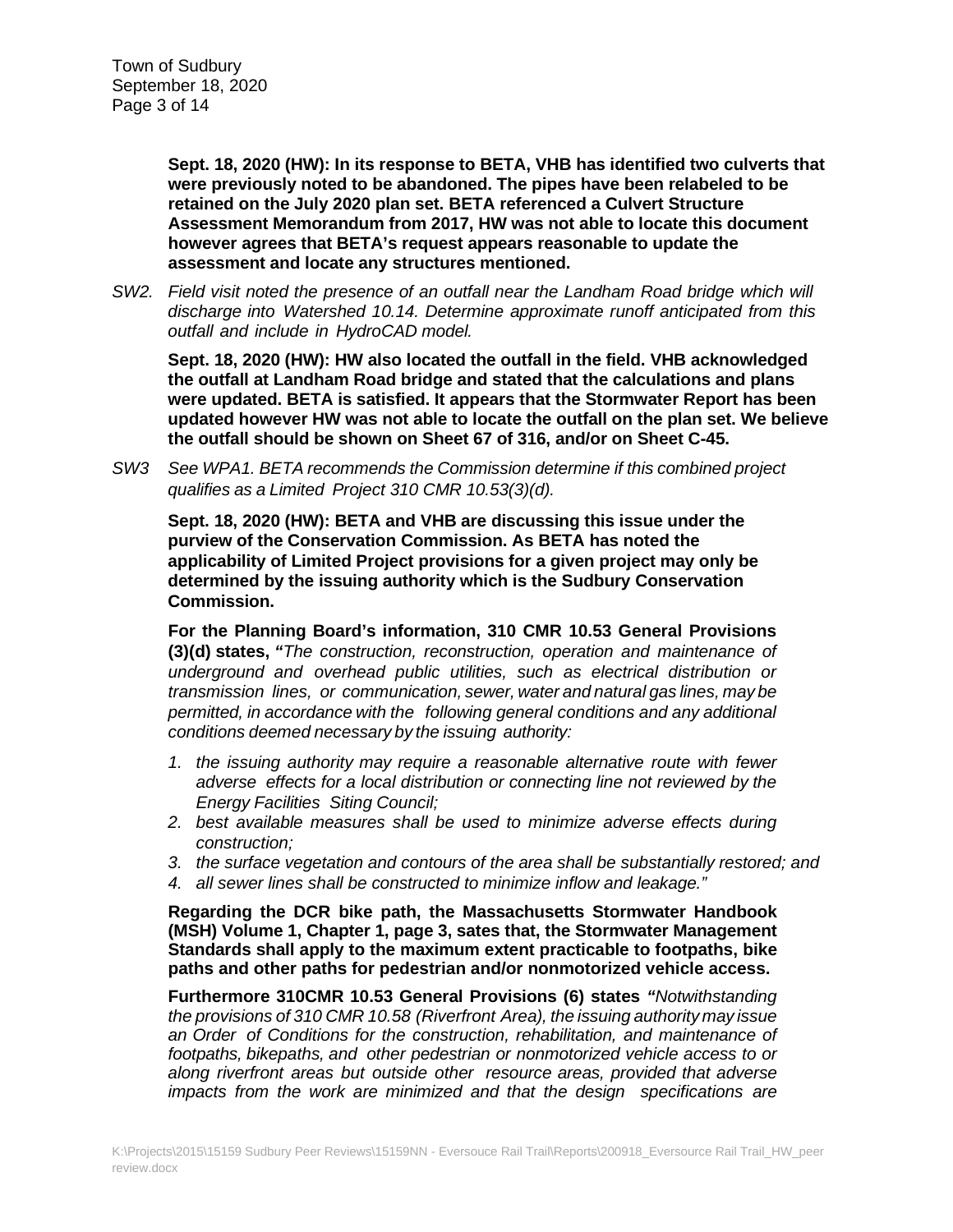*commensurate with the projected use and are compatible with the character of the riverfront area. Generally, the width of the access shall not exceed ten feet of pavement, except within an area that is already altered (e.g., railroad beds within rights of way). Access shall not be located in vernal pools or fenced in a manner which would impede the movement of wildlife."*

**It is HW's opinion that the Stormwater Management Standards are associated with an increase in impervious area and significant alteration to surface topography. The 10-foot wide bike path will increase impervious area and are required to apply the Massachusetts Stormwater Standards to the maximum extent practicable. The majority of the Eversource transmission line is below the surface and therefore does not significantly impact the stormwater except in areas where the proposed grades create steep slopes and where large areas of vegetation is cleared from woods to grass. To minimize any increase in runoff the cleared landscape should be replanted with hearty vegetation. The Eversource proposal includes replacing the existing 11-foot wide railroad ballast with a 14-foot wide gravel path that will be used to access the transmission line by vehicles. The anticipated frequency of vehicles using this gravel road should be provided to the Town of Sudbury as well as an explanation detailing the need for the 14-foot wide path to replace the 11-foot wide railroad ballast.**

*SW4. Water quality swales require specific design requirements. Provide details and supporting calculations in accordance with the MassDEP Stormwater Handbook.*

**Sept. 18, 2020 (HW): VHB has eliminated the water quality terminology and has not included the proposed swales in the stormwater calculations. HW has no further comment.**

*SW5. Some swales are located above "fluidized thermal backfill". Provide information on infiltrative capacity of this material.*

**Sept. 18, 2020 (HW): VHB has noted that the fluidized thermal backfill has an infiltration rate of 1.4 inches per hour (iph). This product is proposed above the transmission line which in three locations is below an "Area of Increased Infiltration." BETA has recommended that the exfiltration rate used in the HydroCAD model be adjusted to 1.4 iph. HW notes that the "Area of Increased Infiltration P-10.8" on the plans has been mislabeled and should be P-10.6A. HW also notes that the HydroCAD model for "Areas of Increased Infiltration" called "Linear Infiltration Basin" in HydroCAD for P-8.3B, P10.6A, and P-10.13A have exfiltration rates slower than 1.4 iph which can be considered conservative.**

*SW6. Most swales and enhanced infiltration areas are not level and check dams are 6 inches high, update HydroCAD model and treatment volume calculations to reflect design.*

**Sept. 18, 2020 (HW): VHB has adjusted the HydroCAD models to incorporate the 6-inch-high check dams within the areas of increased infiltration. BETA has recommended that for any basins that are not level the HydroCAD model should be adjusted to incorporate the slope. HW recommends that for any area of increased infiltration that is within a slope of 3% or steeper the HydroCAD model should be adjusted, reducing the available storage volume.**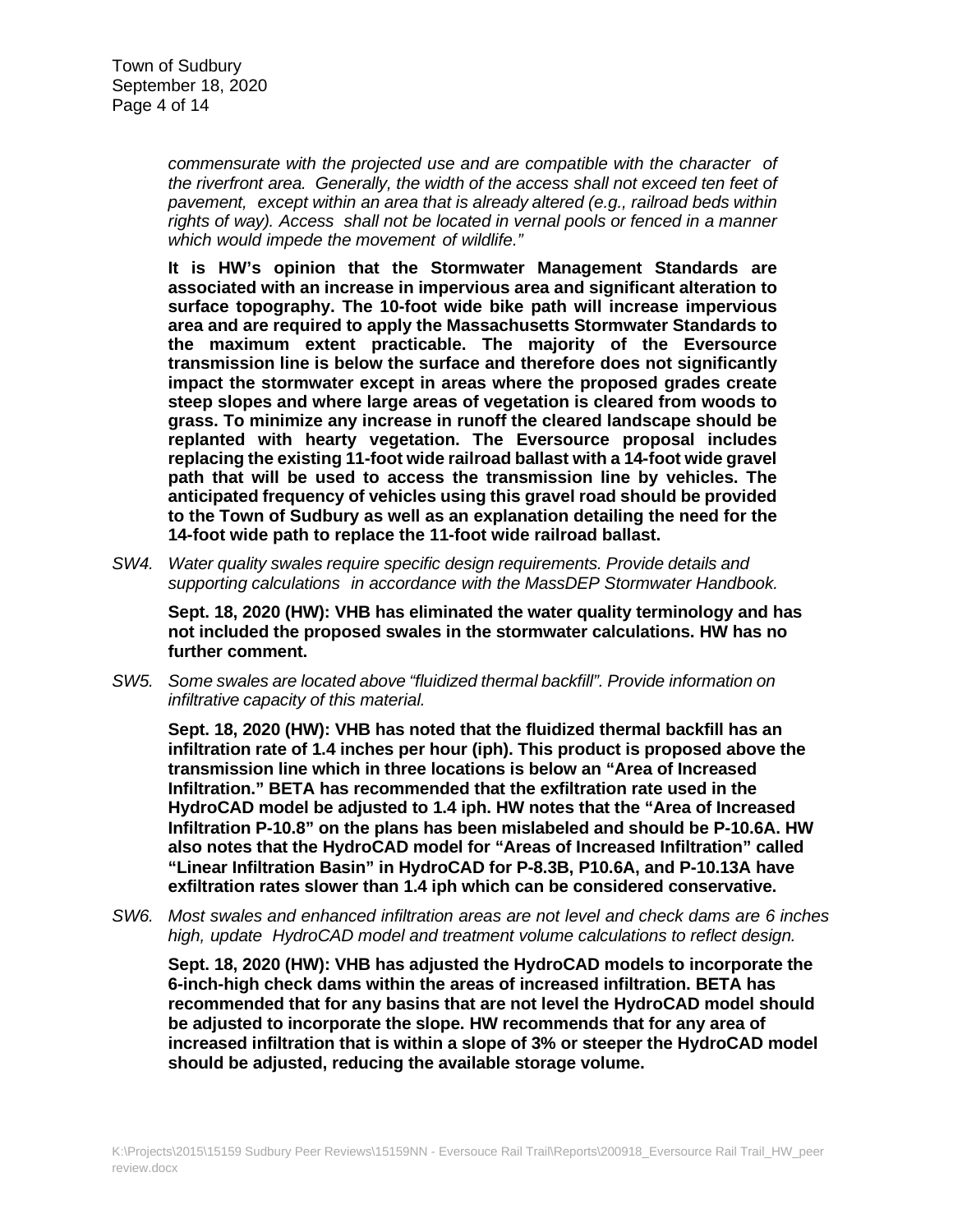*SW7. In several locations the proposed swales are on the north side of the path where the path cross slope pitches down to the south sites. Recommend relocating swales to side the future path will shed runoff.*

**Sept. 18, 2020 (HW): VHB explained that some swales have been designed to capture stormwater coming onto the bike path and adjusted the slope on 175 feet of path. No further comment.**

*SW8. Consider installing infiltration (trench) swale the entire length on the downslope side of the path to facilitate meeting the standards 2,3,4 and 6 more fully.*

**Sept. 18, 2020 (HW): VHB has suggested in its response that the stormwater management system has been designed to the maximum extent practicable. BETA has developed a Summary Table of the Areas without Treatment and provided low, medium, and high priority Recommendations. HW has reviewed BETA's Summary Table provided at the end of BETA's August 31, 2020 peer review letter and Tables 3-8 in VHB's Sudbury Stormwater Management Plan Narrative dated July 2020. It is HW's opinion that out of the 87 proposed watershed areas the following areas should be reevaluated at a minimum for additional treatment because the increase in flow is relatively significant and the practices discharge to cold water fisheries or vernal pools that may be impacted by an increase in flow or volume: Watersheds 5.14, 8.5, 9.1, 10.4, and 10.14. The table below illustrates these 5 watersheds with the peak flows in cubic feet per second (cfs) and peak volumes in acre-feet (af) for a 100-year storm event. Values for the other watershed areas and storm events can be found on pages 37-49 of the VHB Sudbury Stormwater Management Plan Narrative.**

| Watershed | <b>Ex Peak Flow</b> | <b>Prop Peak Flow</b> | <b>Ex Volume</b> | <b>Prop Volume</b> |
|-----------|---------------------|-----------------------|------------------|--------------------|
|           | (cfs)               | (cfs)                 | (af)             | (af)               |
| 5.14      | 20.1                | 25.2                  | 2.555            | 2.568              |
| 8.5       | 13.6                | 17.6                  | 1.571            | 1.803              |
| 9.1       | 8.5                 | 10.3                  | 1.296            | 1.363              |
| 10.4      | 13.8                | 18.8                  | 1.628            | 1.676              |
| 10.14     | 22.9                | 31.2                  | 3.182            | 3.150              |

## *SW9. Provide outlet control/overflow devices such that erosion and sedimentation will be controlled.*

**Sept. 18, 2020 (HW): VHB has updated the plans to include outlet controls at two stormwater practices. BETA's recommendation is that outlet control devices should be provided at all infiltration areas. HW has reviewed the 100-year peak flows from the 14 areas of increased infiltration and the one detention basin. As designed, only one of these practices has a peak flow greater than 1.5 cubic feet per second. Flow rates less than 2 feet per second are not anticipated to cause excessive erosion depending on the surface material and vegetation at the**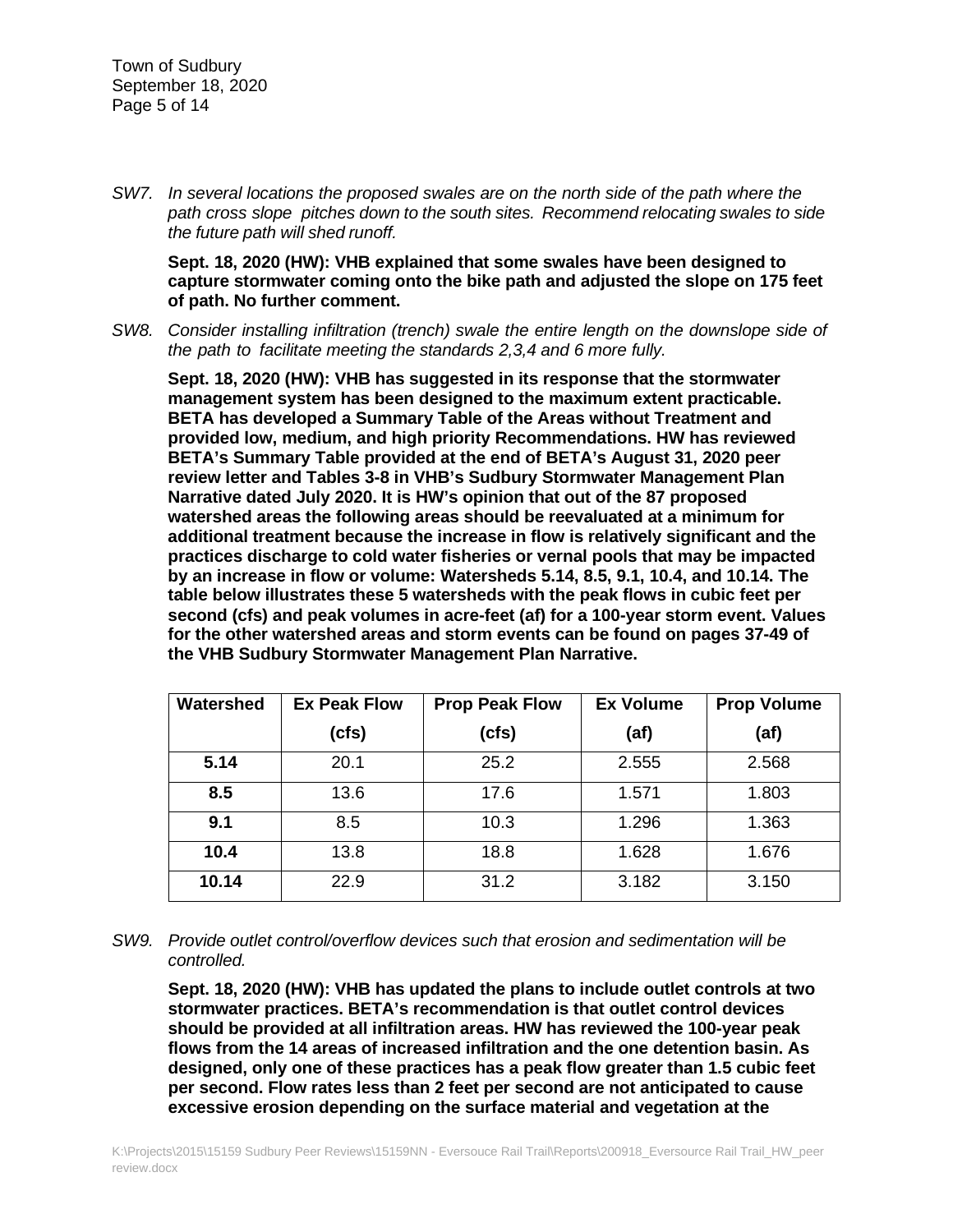**discharge point and should not require outlet controls. The HydroCAD model for the one area of increased infiltration 10.13A indicates that this practice will discharge at 7.9 cfs during a 100-year storm event. Sheet 67 of 316 (Eversource) indicates that an energy dissipation bowl will be installed at the outlet of 10.13A. HW was not able to locate the sizing calculations for this energy dissipation bowl. HW requests that the sizing calculations be provided. HW further recommends that the surface material/type of vegetation at the low points of each area of increased infiltration be clarified.**

*SW10. Identify where swales will outlet to slopes and flow down slope. Proposed grading will result in the creation of swales alongside the trail for significant portions of its length. Provide calculations showing that these swales can convey proposed flows. Provide outlet aprons for these swales to control sedimentation. For all swales, show that swale lining is capable of managing these flows without losing stability or eroding.*

**Sept. 18, 2020 (HW): VHB provided additional documentation regarding potential erosive velocities and included seed mixes to restore vegetation. BETA suggested that outlet control devices be provided at four additional BMPs. HW agrees that the areas of 10.4A, 10.4B, 10.13A, and 10.14 have a higher risk of causing erosion and additional protection should be implemented. BETA further recommended that areas that may create swales because of the proposed grading be identified. HW recommends that the Operation & Maintenance Plan include a requirement to document and repair erosion gullies during and post construction until all slopes are fully stable. The Operation & Maintenance Report should include methods to manage erosion when vegetation is not effective. Furthermore it may be beneficial if a typical detail of a level spreader or outlet apron be included in the plan set if locations of excessive erosion are identified during construction.**

*SW11. Provide sizing calculations for riprap aprons.*

**Sept. 18, 2020 (HW): BETA agrees that VHB has provided the riprap sizing calculations in Appendix A of the July 2020 Stormwater Management Plan Narrative. No further comment.**

*SW12. Revise and limit pre and post development areas to include the Applicant's property and any upgradient area that sheds stormwater runoff to the Applicant's property.*

**Sept. 18, 2020 (HW): VHB and BETA are not in agreement on the appropriate way to model watershed areas that flow away from the transmission corridor to a down gradient wetland and includes a large down gradient land area that may dilute the impacts of the proposed bike path. BETA has listed 24 specific watersheds that it has recommended VHB model eliminating the downgradient land area under existing and proposed conditions. The request made by BETA is not difficult, HW recommends that VHB provide the revised model to clearly illustrate that there is no difference.**

*SW13. In the HydroCAD model the current railroad bed are identified as gravel roads. Much of the bed has developed a forest matting and is overgrown with trees and brush. In limited areas where there are narrow paths these could be model as dirt, revise calculations accordingly.*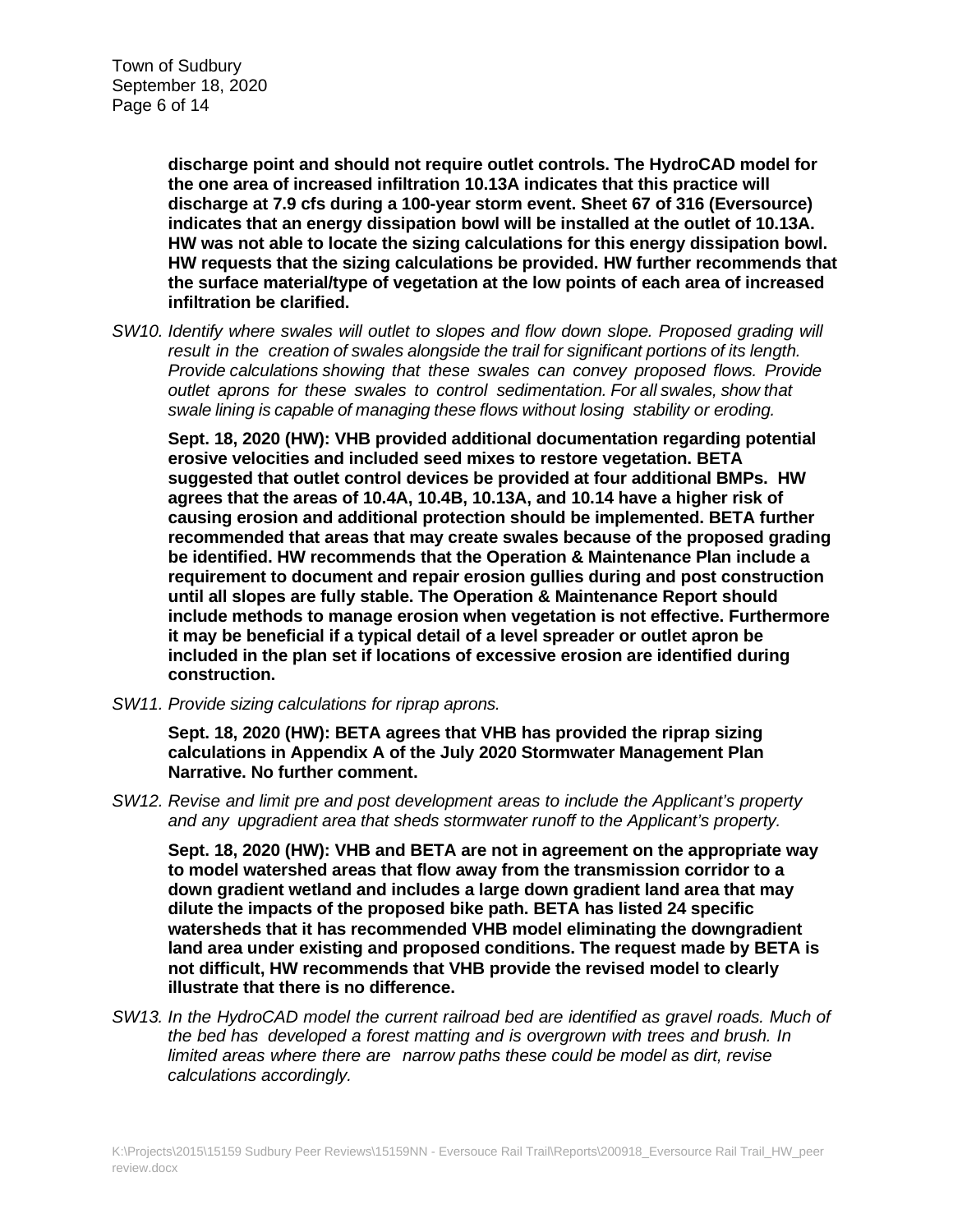**Sept. 18, 2020 (HW): It is VHB's opinion that the existing railroad bed consists of material that should be classified similar to a gravel road. BETA does not agree with VHB's assumption. HW also walked the existing line and it is our opinion that most of the railroad bed between the bridge replacement at 725+00 and the Eversource Driveway at 767+00 is heavily vegetated and should not be considered gravel with a high curve number (CN) value. The gravel and railroad ties may still exist, but the vegetation is very thick which reduces the existing stormwater runoff. In our opinion the portions of the rail bed that are relatively clear of vegetation can be given a CN value similar to a gravel road.**

*SW14. Clarify how soil groups have been determined for areas listed as HSG Unknown.*

**Sept. 18, 2020 (HW): VHB noted that the chosen soil groups within areas that do not have a hydrologic soil group (HSG) designation were determined by the soil groups in the surrounding area, which is common practice. BETA suggested that VHB use the higher rate adjacent HSG. HW agrees that the majority of the corridor consist of HSG A soils and that utilizing HSG A unless the area is a delineated wetland would be a reasonable approach.**

*SW15 Use known surface type instead of "unpaved" to better calculate Tc for shallow concentrated flow.*

**Sept. 18, 2020 (HW): VHB has revised the HydroCAD model as requested by BETA. No further comment.**

*SW16. Verify watershed area used for EX-5.11, PR-7.2, PR-8.4, PR-8.10, EX-9.1, EX-10.11, EX-10.12, EX-10.6; The area in HydroCAD varies significantly from that shown on the plans.*

**Sept. 18, 2020 (HW): VHB revised the watershed areas as requested by BETA. No further comment.** 

*SW17. Verify watershed area used for 5.8, 5.13, 5.14, 5.16, 5.17, 5.18, 6.14, 7.1, 7.3, 7.4, 8.3B, 8.4, 8.6, 8.7, 8.8, 8.9, 8.10, 8.11, 10.2, 10.8, 10.9 (Existing and Proposed). The areas attributed to each soil group vary significantly from that shown on the plans.*

**Sept. 18, 2020 (HW): VHB has stated that it reviewed the watersheds as requested and did not change any of the watershed areas. BETA has noted three specific areas should be reevaluated 5.8, 5.14, and 6.14. HW has the following comments:**

**Watershed 5.8 was evaluated under existing and proposed conditions. It appears that the wetland area (wetland 45) is located within Ex 5.8 and Pr 5.8A. The two comparable watersheds are large, over 8 acres and the adjustment for the 1.62 acre wetland to HSG D as suggested by BETA will likely have negligible impact on the comparisons between the existing and proposed conditions.**

**Watershed 5.14 was evaluated under existing and proposed conditions. Ex 5.14 is comparable to Pr 5.14A, the two watersheds are over 13.5 acres and the areas listed under woods with HSG B @ 3.27 acres, woods with HSG D @ 2.83 acres, and surface water @ 0.028 acres are consistent between the two HydroCAD models. Adjusting the watersheds as suggested by BETA will likely have negligible impact on the comparisons between the existing and proposed conditions.**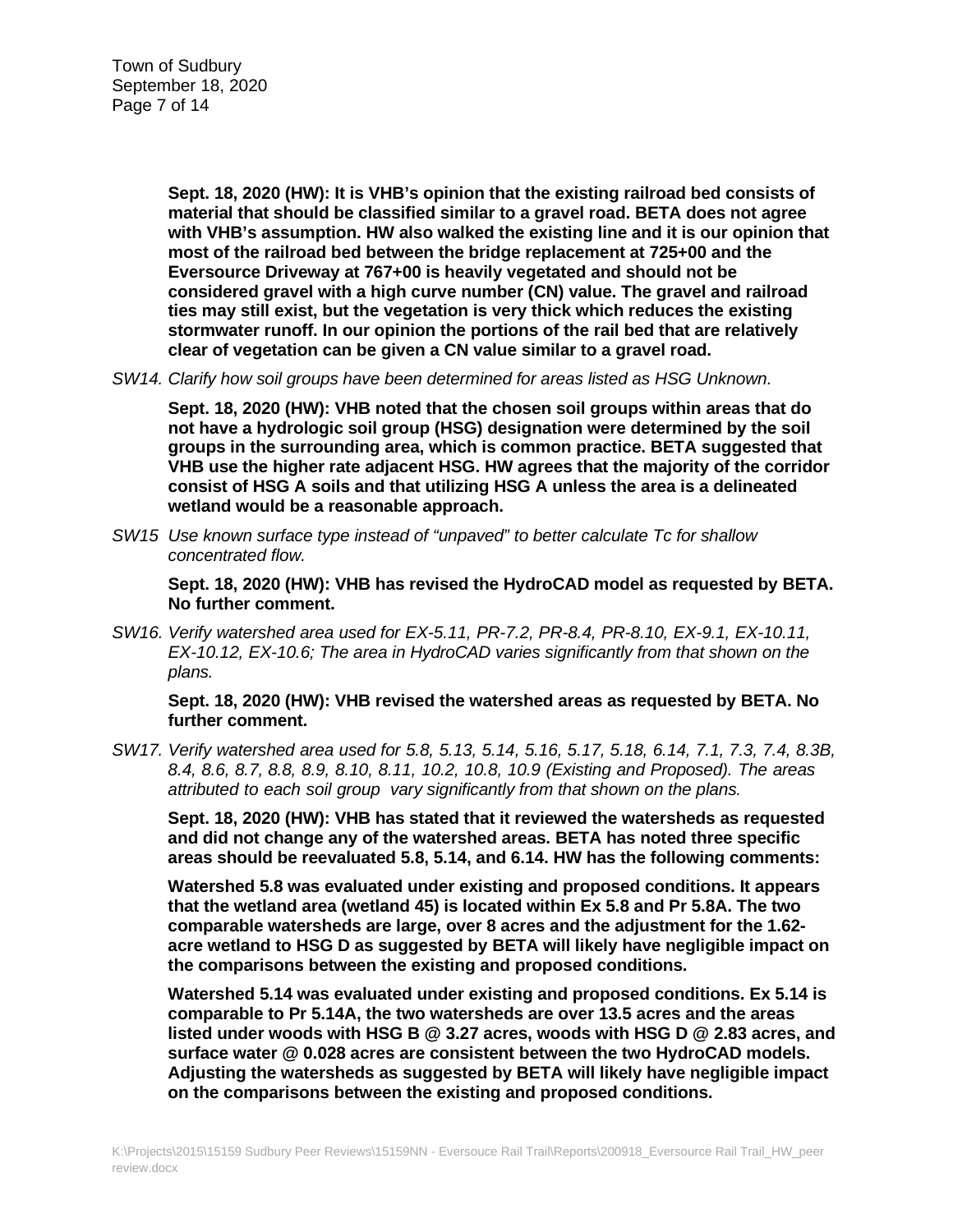**Watershed 6.14 was evaluated under existing and proposed conditions. Ex 6.14 is comparable to Pr 6.14, the two watersheds are just over 5 acres and the 0.596 acres listed as C woods is equivalent in both. Adjusting the watersheds as suggested by BETA will likely have negligible impact on the comparisons between the existing and proposed conditions.**

*SW18. Provide location of Watershed PR-6.15.*

**Sept. 18, 2020 (HW): VHB revised the watershed figure as requested by BETA. No further comment.**

*SW19. Review routing of watersheds into basins. In many cases, only a portion of each watershed will drain into the Basins, rather than the entire area as modeled in HydroCAD. Sub-watersheds should be created as necessary to reflect this.*

**Sept. 18, 2020 (HW): VHB revised the watershed figures and the HydroCAD model as requested by BETA. No further comment.**

*SW20. Provide means of controlling runoff that will be directed/discharged onto Town streets.*

**Sept. 18, 2020 (HW): VHB has stated that the increased discharge to the roadways is nominal. BETA has stated that the discharge to Horse Pond Road and the Eversource Driveway should be reevaluated. It is HW's opinion that the proposed discharge to Horse Pond Road is minimal with a proposed slope at approximately 0.57%. However, the proposed discharge to the Eversource Driveway is greater than 5 cfs for the 100-year storm event and the slope of the bike path is between 1.5% and 2.9%. HW recommends that the Applicant verify that there will not be ponding or erosion at the end of the corridor at the Eversource Driveway.**

*SW21. Tabulate comparison of runoff volume to each watershed for pre- and post-development conditions. The Site is abutted by low-lying areas and thus risk of flooding must be considered (8.0(A)(3)(i)).*

**Sept. 18, 2020 (HW): VHB provided the runoff volumes in a table as requested. BETA has suggested that there are numerous watersheds with an increase in volume that should be reevaluated. It is HW's opinion that at a minimum the following watershed areas be reevaluated for additional treatment because the increase in flow is relatively significant and the practices discharge to cold water fisheries or vernal pools that may be impacted by an increase in flow or volume. This is a concern for Watersheds 5.14, 8.5, 9.1, 10.4, and 10.14.**

*SW22. To address compliance to the maximum extent practicable provide a complete evaluation of all possible infiltration measures per Standard 3, such as infiltration beneath the footprint of the trail or in areas devoid of vegetation such as the sandy area near northern Hop Brook. As discussed above, proposed grading will create low-lying areas which can potentially be used as infiltration areas dependent on presence of vegetation.*

**Sept. 18, 2020 (HW): VHB has suggested in its response that the stormwater management system has been designed to the maximum extent practicable. BETA stated that there exist many areas along the bike path where an infiltration basin could be proposed without increasing the area of disturbance. It is HW's opinion that if there are locations where additional areas of infiltration can be accommodated it makes sense to include these areas.**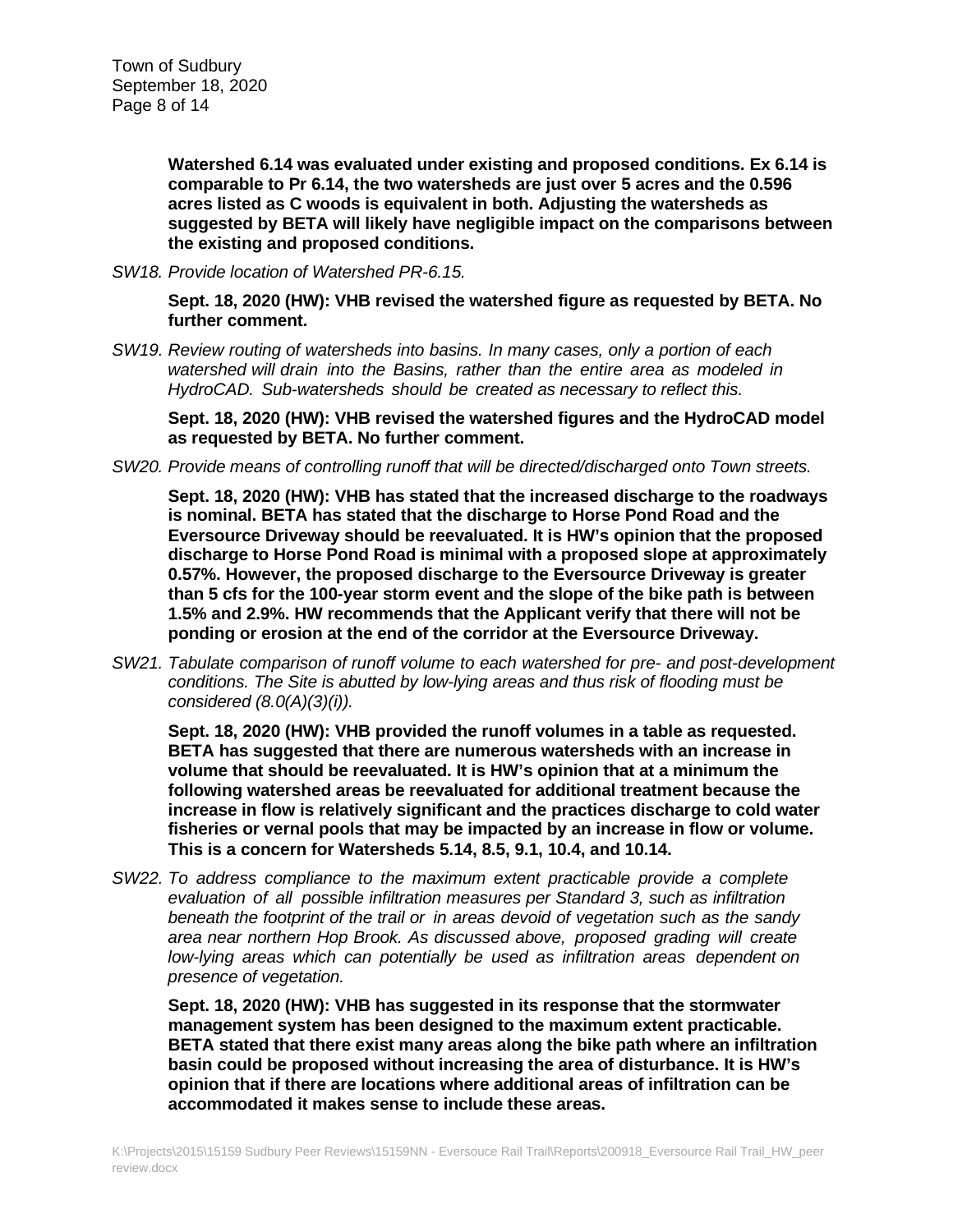Town of Sudbury September 18, 2020 Page 9 of 14

*SW23. Provide detail for linear infiltration basins and show required grading on cross sections. Identify design criteria such as outlet weir elevation on the plans/details. Show top elevation of check dams to ensure proper flow between cells.*

**Sept. 18, 2020 (HW): VHB has provided the detail as requested by BETA. BETA has recommended that the Applicant include additional information provided in the Massachusetts Stormwater Handbook. Information regarding infiltration basins can be found in Volume 2, Chapter 2, page 86-92. HW agrees that to verify that the areas of increased infiltration are constructed as modelled additional information should be provided on the plans at Sheet 122 of 316 (Eversource).**

*SW24. Provide location and label of proposed basins on the drain area plans. Clarify location of Basins 5.18, 8.4, 8.5, and 10.13, BETA was not able to see on the site plan set.*

**Sept. 18, 2020 (HW): VHB has updated the watershed figures to clarify the locations of the various BMPs. BETA has stated that the areas modeled as "low points" should also be labeled on the plans. HW has evaluated the "low points" 5.11, 7.6, 7.8, 8.7, and 8.10. The HydroCAD model is identical for each of these low points under existing and proposed conditions except for "low point 8.7" where the outlet appears to have been raised by 0.2 feet. This may be an error in the HydroCAD model input; however, it should be corrected. HW agrees that the low points should be labeled on the plans specifically to understand if the rise in ponding elevations in these low points due to the proposed development will impact abutters.** 

*SW25. Provide minimum 1' of freeboard for all linear infiltration basins. BETA notes that peak elevation for some basins above the crest height of the proposed trail.*

**Sept. 18, 2020 (HW): VHB has stated that the design meets the structural BMP requirements to the maximum extent practicable. BETA has noted that several of the basins can be expanded without additional disturbance. HW recommends that the areas of increased infiltration be as large as feasible without further disturbance. It may be helpful to understand how the various areas of increased infiltration were designed considering the criteria involved such as soil type, depth to groundwater, location along a slope, and watershed being captured.**

*SW26. Review HydroCAD model for basins to ensure that surface areas and elevations in model match those depicted in the plans/sections. Basins designed in HydroCAD are larger than those shown on the plans.*

**Sept. 18, 2020 (HW): VHB has refined the HydroCAD model to be consistent with the plan set. BETA has noted that some of the basins do not appear to be accurately modeled. HW recommends that VHB provide a table on the plan set, that lists each of the areas of increased infiltration, the station each area starts and ends at, the width of the bottom area and the side slopes. The overflow weirs as modeled in HydroCAD should also be included to verify that the infiltration areas are constructed as designed.**

*SW27. Provide HydroCAD model for the basin near Station 731.*

**Sept. 18, 2020 (HW): VHB clarified the location of the HydroCAD model for the stormwater practice 10.7 as requested by BETA. No further comment.**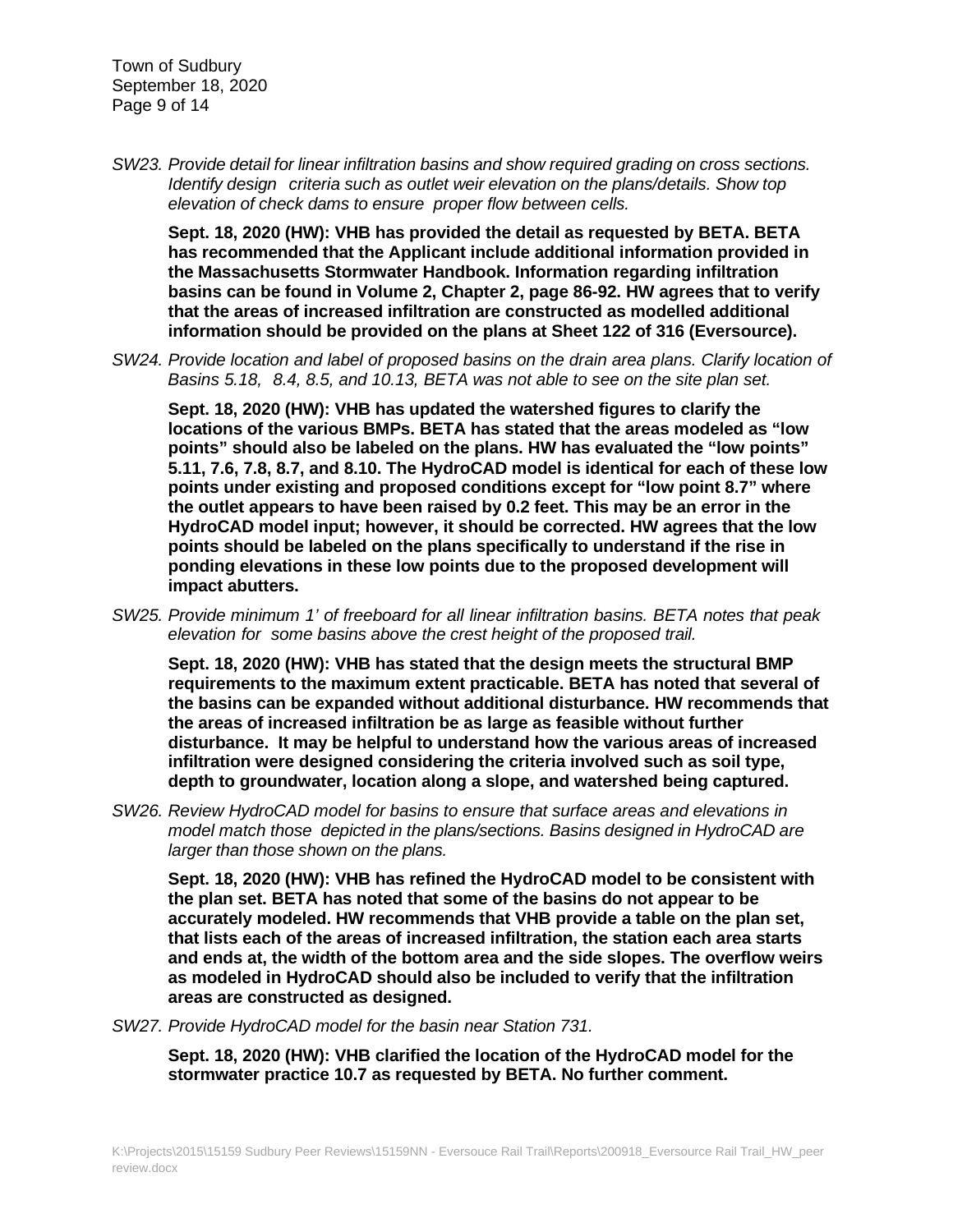Town of Sudbury September 18, 2020 Page 10 of 14

*SW28. Conduct test pit/borings at the location of each proposed "area of increased infiltration" to verify soil conditions, infiltration rates, and groundwater levels.*

**Sept. 18, 2020 (HW): VHB has provided some test borings conducted along the 4.8-mile length of corridor to be developed. BETA has recommended additional testing be conducted to verify the soils for a few of the areas of increased infiltration. Furthermore, BETA has recommended that a condition be included requiring that additional soil testing be conducted during construction and provided to the Town for review. HW agrees that additional soil testing during construction is valuable and requiring the testing as a condition of approval is appropriate.**

*SW29. Show that water quality swales will dewater within 72 hours and that seasonal high groundwater is not within 2-4 feet of the swale bottom.*

**Sept. 18, 2020 (HW): VHB has provided the drawdown calculations as requested by BETA. BETA has suggested that further adjustment to Basin 10.6A (labeled as 10.8A) is needed. The boring (B-MP-38) located within the area of Basin 10.6A indicates high groundwater. HW reviewed the cross sections provided on Sheets 302 and 303 of the Eversource Plan set. It appears that Basin 10.6A is in an area of fill and will be constructed 1-2 feet above the existing grade and so will meet groundwater separation requirements. No further comment.**

*SW30. Provide provisions to protect infiltrative capacity of swales and "area of increased infiltration".*

**Sept. 18, 2020 (HW): VHB and BETA have directed response to this comment to comments SW41 and 46. HW has no further comment.**

*SW31. Not all new impervious areas are directed to recharge BMPs, provide capture area adjustment analysis (MSWH vol.3, ch.1 pgs. 27 – 28).*

**Sept. 18, 2020 (HW): VHB has stated that it has provided the adjustment calculations. BETA notes that the calculations indicate that only 42% of the total impervious area is being directed to an infiltration BMP. In accordance with the Massachusetts Stormwater Handbook 65% of the total impervious area should be captured for compliance. It is HW's opinion that additional treatment, preferable infiltration practices should be provided for a few of the watersheds which discharge to critical areas, including watershed areas 5.14, 8.5, 9.1, 10.4, and 10.14.**

*SW32. Revise TSS Removal worksheets. 80%/70% TSS removal credit can only be attributed to infiltration basins/water quality swales if combined with adequate pretreatment.*

**Sept. 18, 2020 (HW): VHB has noted that a number of practices including swales and vegetated filter strips are proposed but not included in the TSS removal worksheets. BETA agrees that sediment will be minimal however recommends providing treatment where critical areas have been identified. It is HW's opinion that at a minimum the following watershed areas be reevaluated for additional treatment because the increase in flow is relatively significant and the practices discharge to cold water fisheries or vernal pools that may be impacted by an increase in flow or volume. Watersheds areas 5.14, 8.5, 9.1, 10.4, and 10.14.**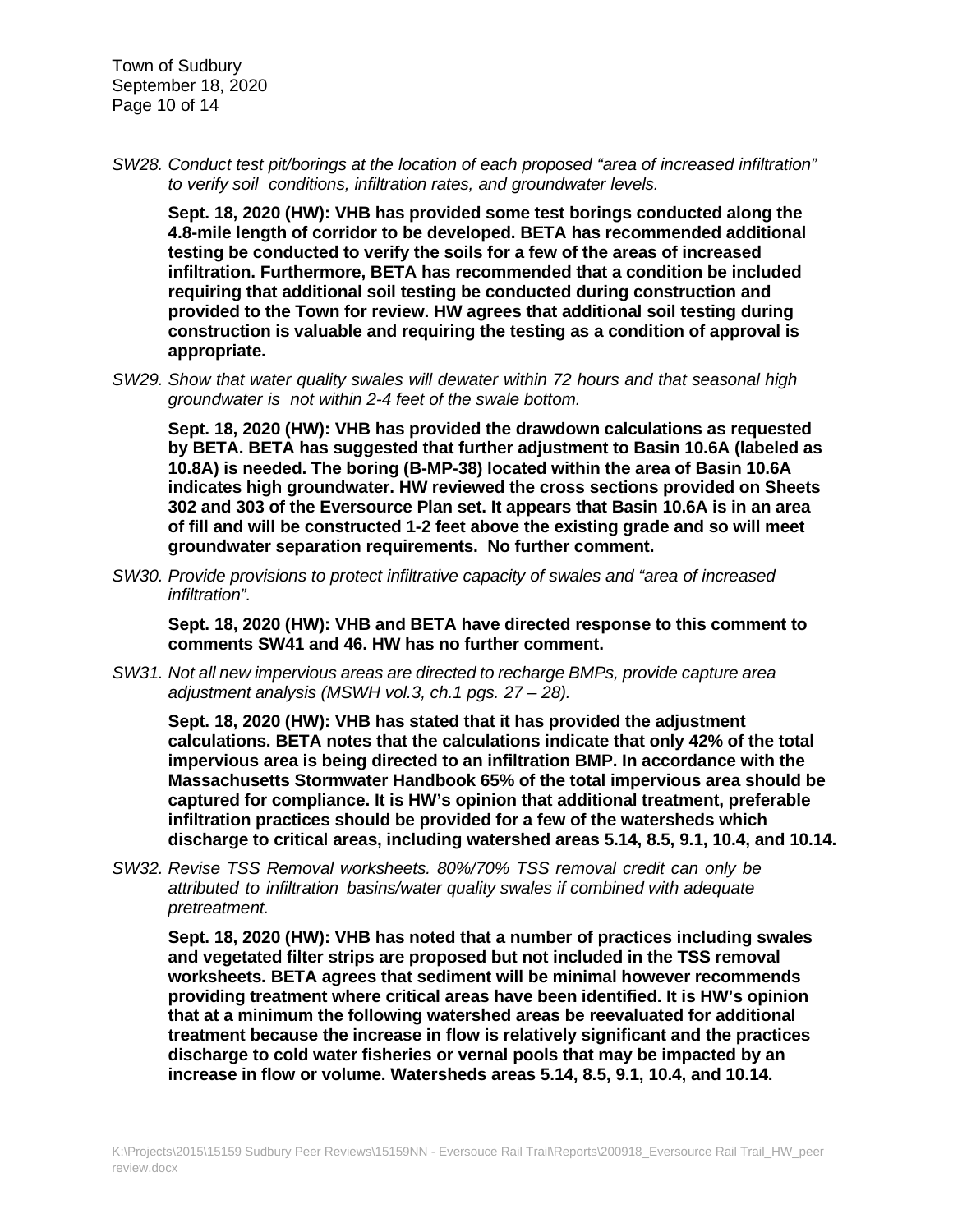Town of Sudbury September 18, 2020 Page 11 of 14

*SW33. Identify location of and provide detail for proposed vegetated filter strips.*

**Sept. 18, 2020 (HW): VHB has eliminated the vegetated filter strips. No further comment.**

*SW34. Provide required BMPs to treat discharges in these critical areas.*

**Sept. 18, 2020 (HW): VHB has suggested in its response that the stormwater management system has been designed to the maximum extent practicable to avoid impacts to critical areas. BETA has developed a Summary Table of the areas without treatment and provided recommendations. As noted in comment SW8 above, HW has reviewed BETA's Summary Table provided at the end of BETA's August 31, 2020 peer review letter and Tables 3-8 in VHB's Sudbury Stormwater Management Plan Narrative dated July 2020. It is HW's opinion that at a minimum the following watershed areas should be reevaluated for additional treatment because the increase in flow is relatively significant and the practices discharge to cold water fisheries or vernal pools that may be impacted by an increase in flow or volume: watersheds 5.14, 8.5, 9.1, 10.4, and 10.14.**

*SW35 Provide draft copy Stormwater Pollution Prevention Plan SWPPP for review.*

**Sept. 18, 2020 (HW): VHB has provided a draft copy of the SWPPP as requested. BETA has recommended that the final SWPPP be provided to the Town prior to construction and has listed several items to be included. HW agrees that the final SWPPP should be provided to the Town with all applicable attachments.**

*SW36 Provide provisions for management of soils including stockpile areas and assessment of contamination levels.*

**Sept. 18, 2020 (HW): This comment has been relocated to be resolved under the wetland comments. No further comment.**

*SW37. Provide maintenance/inspection requirements for stabilized construction entrance and turbidity curtain.*

**Sept. 18, 2020 (HW): VHB has listed the inspection requirements in the SWPPP. No further comment.** 

*SW38. Provide measures for street sweeping of Dutton Road, Peakham Road, Horse Pond Road, Union Avenue, and Boston Post Road during construction.*

**Sept. 18, 2020 (HW): VHB provided the requested information in the SWPPP manual. No further comment.**

*SW39. Provide perimeter erosion controls along the south side of the Site near stations 391+50, 405, 516, 545 through 555, 557, 565, and 753, and the north side of the Site near stations 565 through 569 and 580 through 585.*

**Sept. 18, 2020 (HW): VHB is not in agreement with BETA's need for additional erosion controls. HW recommends that a preconstruction visit be a condition of approval at which time the acceptance of the location of the erosion control barrier along the perimeter can be finalized. However, it should be clear in the bid documents that a representative from the Town of Sudbury may require additional**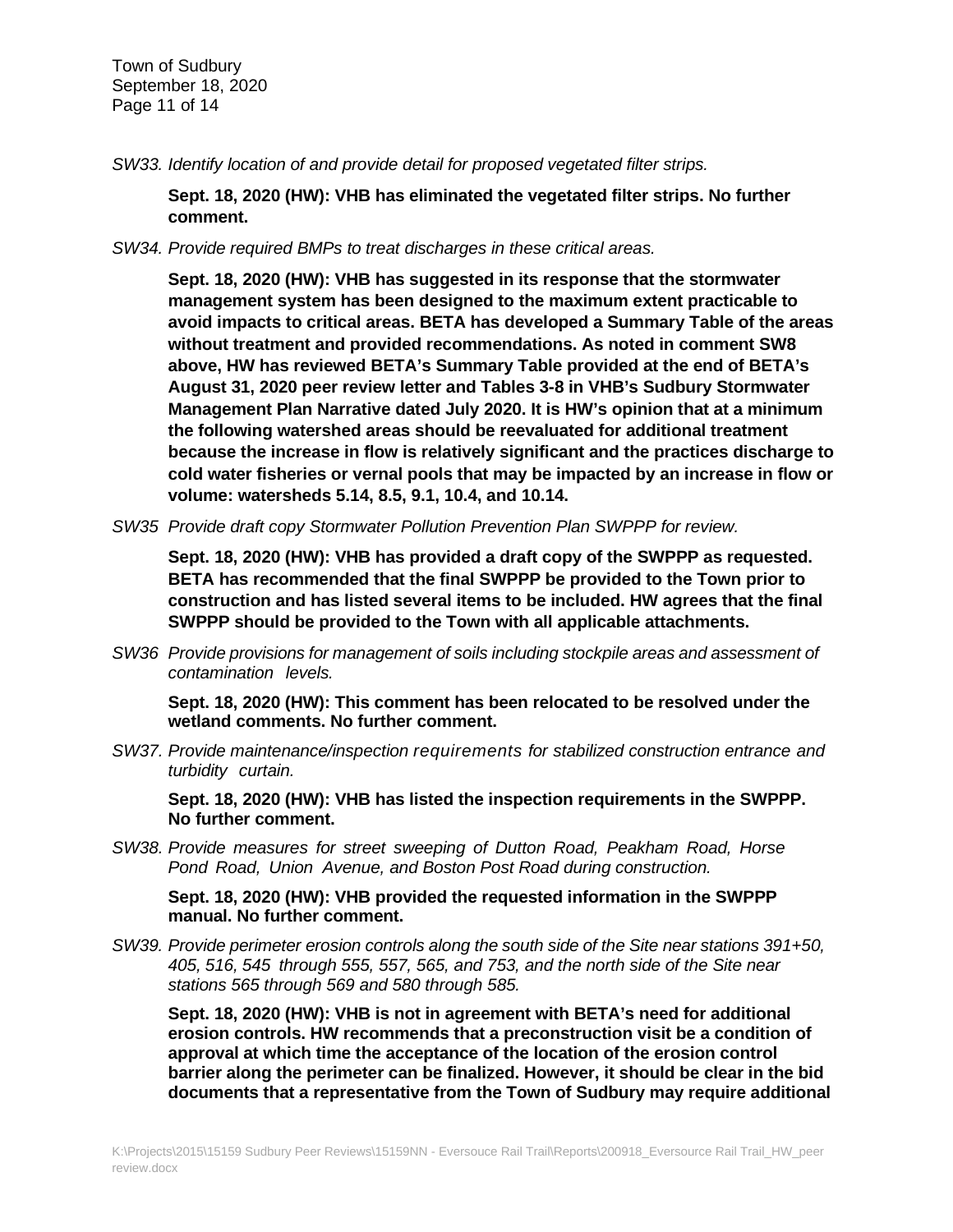Town of Sudbury September 18, 2020 Page 12 of 14

**perimeter controls at numerous locations.**

*SW40. Provide a construction phasing plan that limits the area of the Site disturbed at any one time to mitigate environmental impacts and risk of erosion.*

**Sept. 18, 2020 (HW): VHB stated that the construction schedule will be determined by the Contractor once one is engaged. BETA defers to the Town as to the need for a construction schedule. HW recommends that a preconstruction visit be a condition of approval at which time the construction schedule and acceptance of erosion control barrier can be finalized.**

*SW41. Provide measures to protect infiltration systems during construction.*

**Sept. 18, 2020 (HW): VHB has stated that the infiltration basins will not be used as sediment basins during construction. BETA has requested additional assurance and a construction schedule. To verify that the infiltration basins do not receive excessive sediment during construction, HW recommends that the basins be protected by an erosion control barrier or constructed after the gravel base layer is complete.**

*SW42. Revise inspection frequency to conform to Town of Sudbury requirements (9.0(B)(1)).*

**Sept. 18, 2020 (HW): VHB has revised the inspection frequency as requested by BETA. No further comment.**

*SW43. Provide template for inspection forms (9.0(B)(3)).*

**Sept. 18, 2020 (HW): VHB has provided inspection forms as requested by BETA. BETA has suggested additional information be listed, including recent storm events, and noted failed practices. HW agrees that BETA's suggestion is useful.**

*SW44. Clarify if use of fertilizers is proposed; contradictory information is presented in narratives and plan set.*

**Sept. 18, 2020 (HW): VHB has confirmed that fertilizers will not be used. No further comment.**

*SW45. BETA recommends a condition requiring a final, signed SWPPP be provided to and approved by the Town prior to the start of work.*

**Sept. 18, 2020 (HW): This comment has been redirected by BETA and VHB to the wetland discussion. HW has no further comment.**

*SW46. Provide Operation and Maintenance Plan for stormwater controls meeting the requirements of the MassDEP Stormwater Handbook and Town of Sudbury requirements.*

**Sept. 18, 2020 (HW): VHB has provided an Operation & Maintenance (O&M) Plan as requested. BETA has requested additional details be included per the Massachusetts Stormwater Handbook. The information requested is common practice to be included in an O&M Plan. The O&M Plan should be a stand-alone document that can be easily utilized by MA DCR as the responsible party.**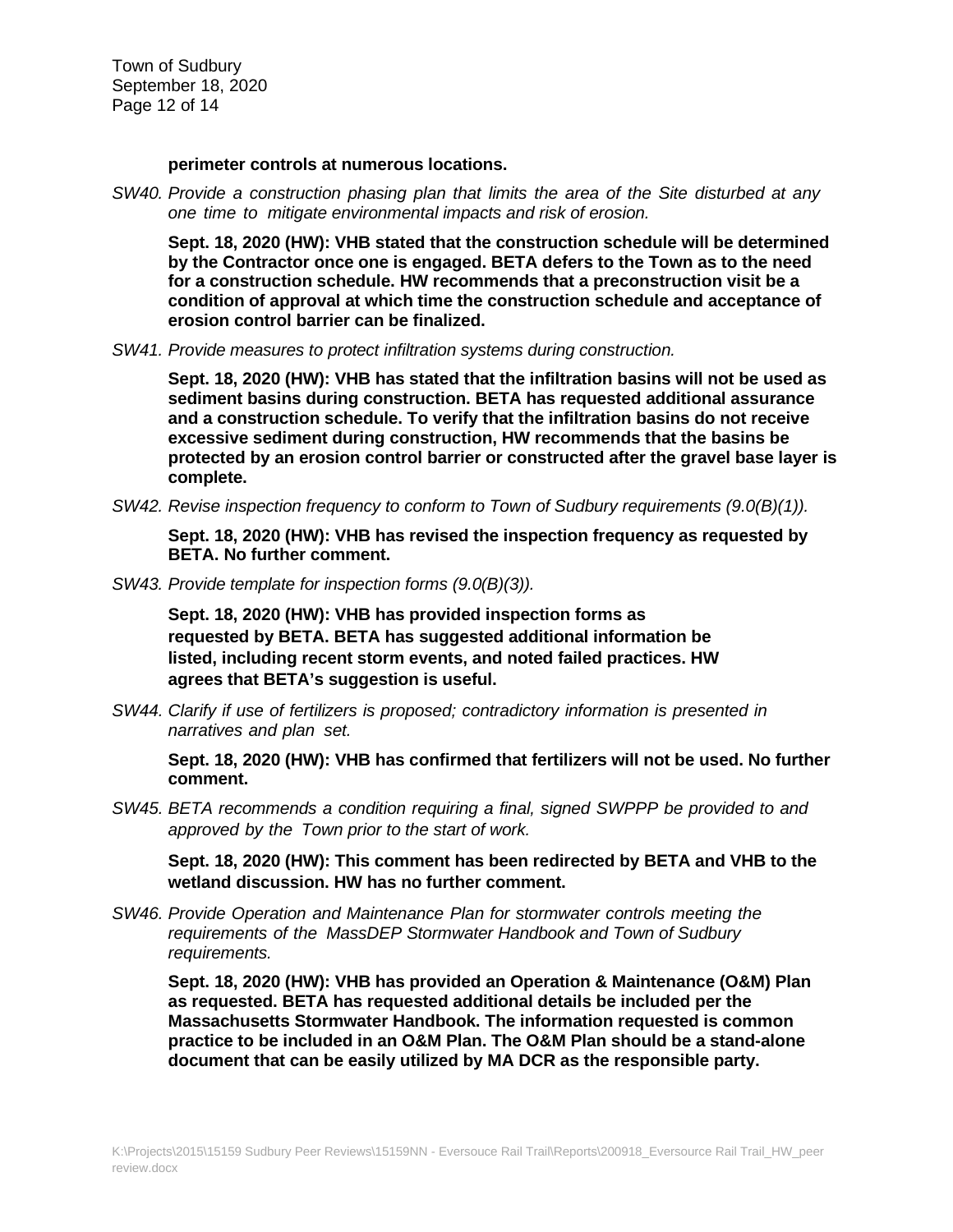Town of Sudbury September 18, 2020 Page 13 of 14

*SW47. Provide map indicating location of all proposed BMPs.*

**Sept. 18, 2020 (HW): BETA has requested that VHB include all BMPS including the swales and culverts that may require inspections and maintenance in future years. HW agrees that a simple figure will be very beneficial to long term maintenance of the stormwater practices.**

*SW48. Provide inspection measures meeting the requirements of 9.0(C).*

**Sept. 18, 2020 (HW): BETA has noted three measures that should be included in the O&M Plan to comply with the requirements outlined in Section 8.0(C) of the Sudbury Stormwater Management Bylaw Regulations dated January 23, 2013. HW agrees that these measures should be included.**

*SW49. Provide inspection and maintenance procedures for culverts.*

**Sept. 18, 2020 (HW): VHB has stated that drainage structures have been included in the O&M Plan. BETA has requested confirmation that culverts are included with drainage structures. HW agrees that the culverts should be included and recommends that the culverts be labeled on a sketch for ongoing maintenance.**

*SW50. Implement a long-term pollution prevention plan to control runoff into Hop Brook, which is an impaired waterbody.*

**Sept. 18, 2020 (HW): VHB provided the long-term pollution prevention plan as requested by BETA. No further comment.**

*SW51. Provide illicit discharge compliance statement signed by the Owner.*

**Sept. 18, 2020 (HW): VHB has agreed to provide a signed illicit discharge statement once construction is complete. The MSH Volume 1, Chapter 1, page 25 states that the illicit discharge statement should be provided prior to the discharge of stormwater runoff to the post-construction stormwater best management practices. HW recommends that the signed statement be provided prior to any land disturbance.**